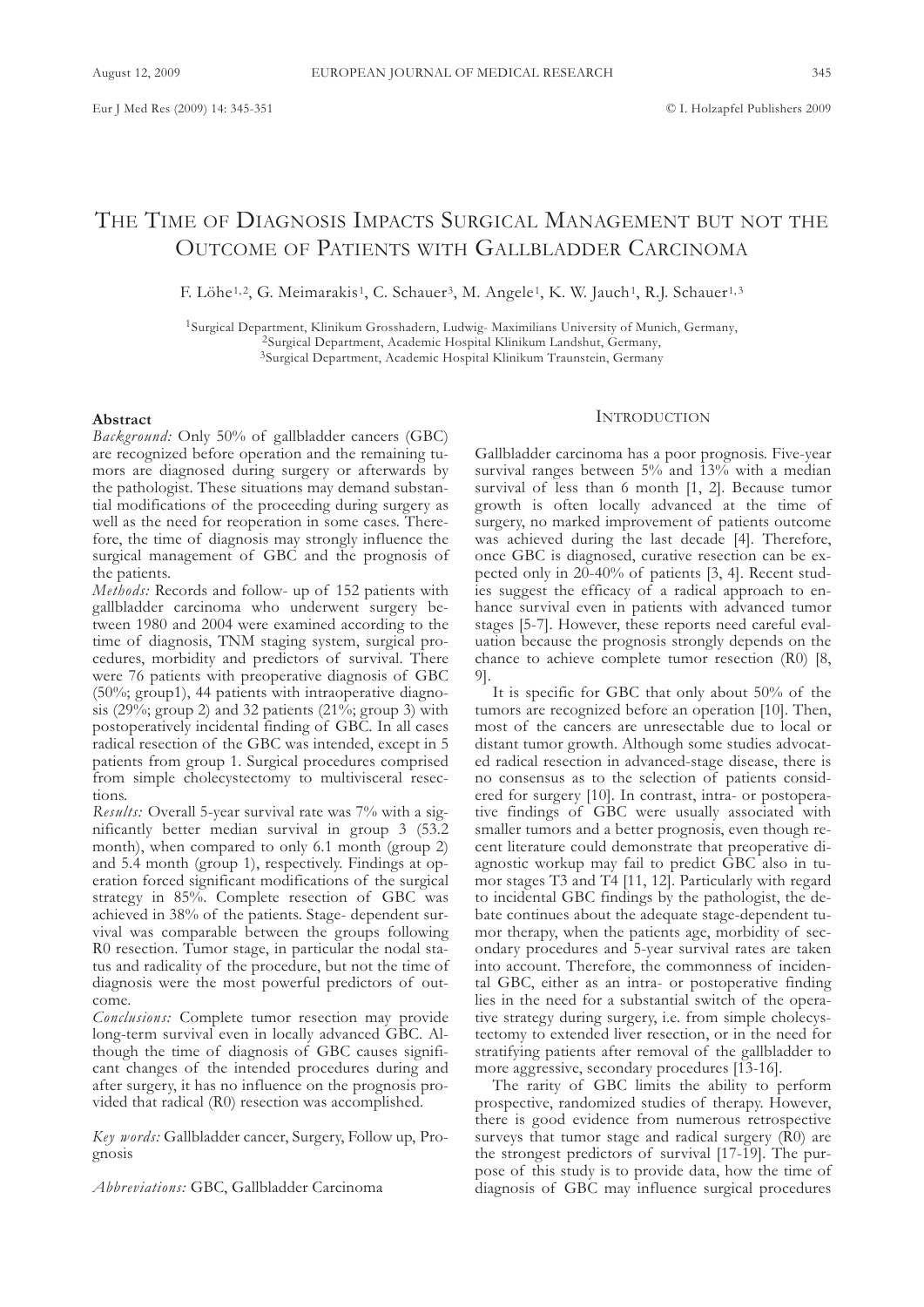as well as the outcome of patients, in particular following radical resection.

# PATIENTS AND METHODS

Between 1980 and 2004, 196 consecutive patients with GBC were seen at the Surgical Department of the University of Munich. Of these, 165 patients underwent surgery, but only 152 patients were eligible for follow up until July 2006 (Fig. 1). In another 31 patients (16%), metastatic disease of GBC was confirmed by biopsies at presentation, yielding a total of 152 patients for data analysis. Mean age was 66.3 years (38-92 years) and there were 93 woman and 59 men in this study (Table 1). Data was collected from chart review and a telephone questionnaire, including patient



*Fig. 1.* Management of all patients presenting with gallbladder cancer at our institution.

*Note:* Patients with serious metastatic disease were excluded from the study because of proven unresectability. Group 1 also contained patients with local metastatic spread which, based on preoperative imaging, was assumed to be suitable for radical resection.

*Table 1.* TNM (UICC) staging of GBC by time of diagnosis.

| demographics, laboratory data, operative management,   |
|--------------------------------------------------------|
| surgical morbidity, pathologic findings, and length of |
| hospital stay. Histologic examination revealed adeno-  |
| carcinoma in 141 patients (93%), adenosquamous tu-     |
| mors in 7, and squamous carcinoma in 4 patients.       |

Demographic data as well as the comorbidity of patients were comparable between the groups. The majority of patients showed ASA  $1/2$  score (72%) and liver cirrhosis was absent in most cases (93%). Data about malignant tumors in the history of some patients included breast cancer (3), prostate cancer (3), and colonic cancer (1) and at the time of admission to our institution, there was no evidence for local or metastatic recurrence of these cancers. GBC was staged according to the TNM classification (UICC; Table 1) [20].

Only 26 patients (17%) had tumors limited to the gallbladder wall (T<sub>1a</sub>,  $n = 5$ ; T<sub>1b</sub>,  $n = 9$ ; T<sub>2</sub>,  $n = 12$ ) and all of these were recognized only by the pathologist. The remaining patients ( $n = 126$ ) had locally advanced or metastatic cancer.

The most common symptom at presentation was pain (87%; no difference between the groups). In contrast, mild jaundice (64%) and weight loss (31%) were predominantly present in group  $1$  ( $p < 0.05$  vs. groups 2 and 3). Ninety-four percent of tumors were associated with gallstones. Therefore, routine laboratory tests prior to the operation did not markedly help to identify GBC (Table 2).

The surgical procedure in patients with presumed benign disease was simple cholecystectomy (SCE), either as an open or laparoscopic operation. Early stages of GBC were treated by an "extended cholecystectomy" (ECE) which consisted of an en-bloc removal of the gallbladder with hepatic wedge resection of segments IVb/V, and lymphnode dissection of the ligament. Locally advanced cancers with infiltration of the liver underwent extended liver resection (ELR) and lymphnode dissection of the ligament. In case of involvement by the GBC, bile duct resection (BDR), lymphnode dissection and hepatico-jejunostomy was performed. In some patients multivisceral resections (MVR) were done to achieve radicality. Only laparotomy or palliative surgery was performed when unresectability was suspected. Survival was calculated by the Kaplan-Meier method. Cox univariate and multivariate analysis was performed to determine prognostic factors for survival.

|                                | <b>UICCI</b> | UICC II  | UICC III | UICC IVb | UICC IVb     |
|--------------------------------|--------------|----------|----------|----------|--------------|
| Group 1<br>$(n=76)$            | $\mathbf{0}$ | $\bf{0}$ | 15       | 8        | 53           |
| Group <sub>2</sub><br>$(n=44)$ | $\bf{0}$     | $\bf{0}$ | 10       | 14       | 20           |
| Group 3<br>$(n=32)$            | 14           | 12       | 6        | 0        | $\mathbf{0}$ |
| <b>Total</b><br>$(n=152)$      | 14           | 12       | 31       | 22       | 73           |

*Note:* In UICC stages I and II GBC is limited to the gallbladder wall (I: T1a/b; II: T2), in UICC stage III lymphnodes are positive (T1-3), in UICC IVa the tumor is locally destructive (T4), and in UICC stage IVb local or distant metastases are present.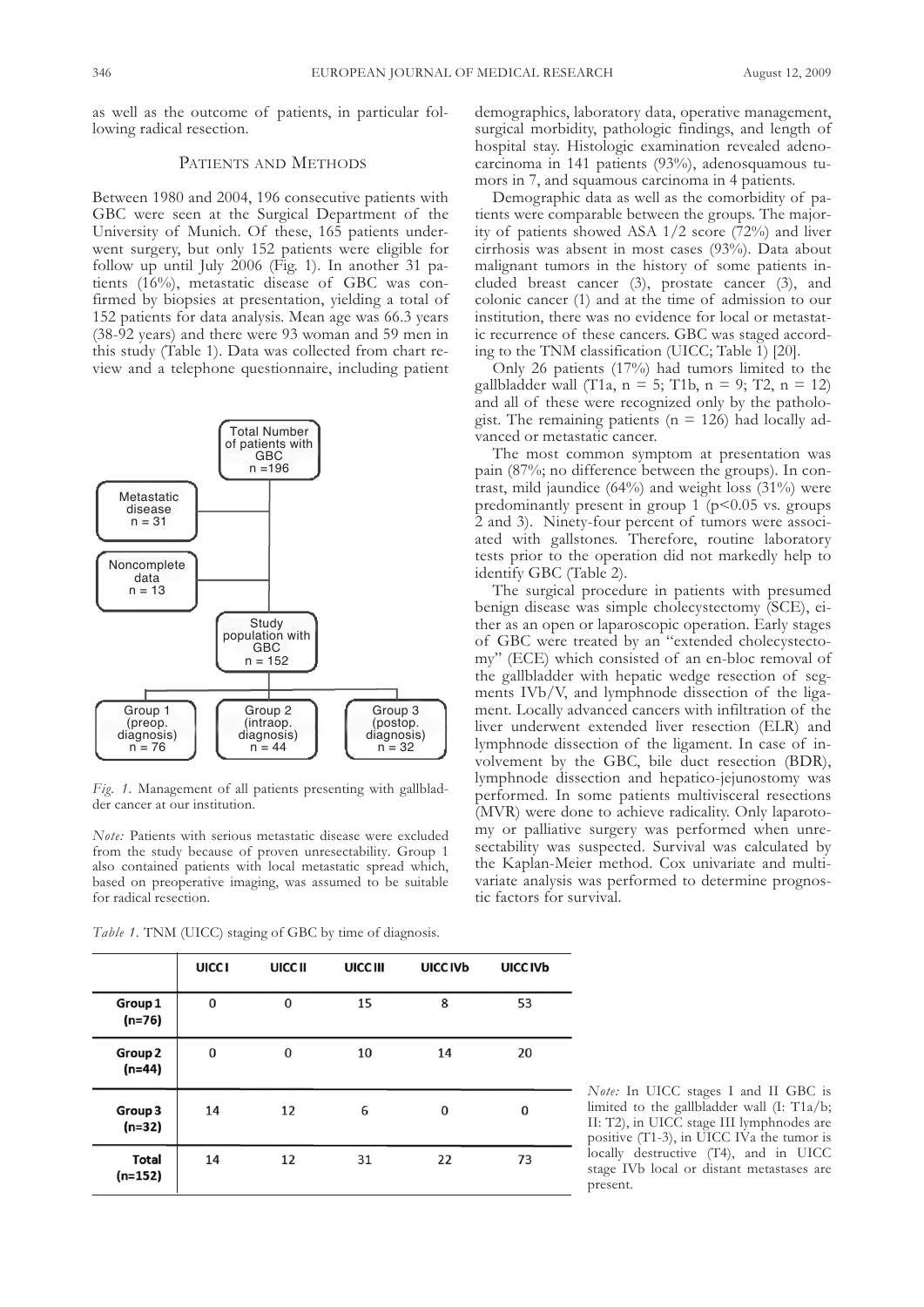|                | <b>GGT</b><br>(U/I) | AP<br>(U/I)  | <b>Bilirubin</b><br>(mg/dl) | Leucocytes<br>(E3/ml) | <b>CRP</b><br>(mg/dl) |
|----------------|---------------------|--------------|-----------------------------|-----------------------|-----------------------|
| Group 1 (n=76) | $104 + 78$          | 148±64       | $1.9 \pm 3.2$               | $8.6{\pm}7.4$         | $4.9\pm 6.2$          |
| Group 2 (n=44) | $86 + 54$           | $126 \pm 61$ | $1.3 \pm 2.4$               | $9.5 \pm 6.9$         | $9.2 \pm 5.9$         |
| Group 3 (n=76) | 68±42               | 97±54        | $1.0 + 1.2$                 | $8.2 \pm 5.6$         | $3.6{\pm}4.8$         |
| Total (n=152)  | $87 + 43$           | $127 + 47$   | $1.5 \pm 2.0$               | $8.9{\pm}5.1$         | $5.4{\pm}4.9$         |
| p              | $0.04*$             | 0.7          | $0.02**$                    | 0.8                   | 0.2                   |

*Table 2.* Laboratory data at admission to our institution.

### **RESULTS**

#### INDICATIONS AND PROCEDURES

Seventy-six patients out of 152 (50%) were admitted to our institution because of a presumed benign disease. Most of these had gallbladder stones  $(n = 71)$ ) and others had concomitant acute ( $n = 13$ ) or chronic cholecystitis (n = 21). Diagnostic procedures comprised ultrasound in all patients of this group whereas CT or MRI scans were considered necessary prior to the operation only in 16 patients (21%). All 76 patients were subjected to simple cholecystectomy (27 laparoscopic and 49 open procedures).

The pathologist recognized GBC postoperatively in 32 patients (group3) whilst the surgeons did not apvs. groups 2 and 3.

*Note:* \* group 3 vs. group 1; \*\* group 1

praise any of these gallbladders suspicious for cancer (Table 3). Fourteen patients had stage I- tumors (T1a,  $n = 5$ ; T<sub>1</sub>b,  $n = 9$ ) and 12 patients were classified as stage II- tumors. Three patients had positive lymphnodes at the cystic duct (stage III) while the carcinoma was limited to the gallbladder wall (T2) and 3 more patients had T3 cancers (one R1 resection). Although the indication for a second procedure was defined as Tstage ≥T1b, or positive resection margins after SCE, only 12 patients (48%) underwent definitive cancer surgery.

In 44 patients (group 2) GBC was found incidentally at operation and all of them had already advanced tumor stages (Table 1). Twenty patients were considered unresectable due to bulky lymphnodes in

*Table 3.* Intended and performed operations (first procedure) by time of diagnosis.

|                           | <b>Indication</b> | Intended<br>procedure | n        | Peformed<br>procedure | n            | Change of<br>procedure | <b>Radical (RO)</b><br>resection |
|---------------------------|-------------------|-----------------------|----------|-----------------------|--------------|------------------------|----------------------------------|
| Group 1                   | Suspected         | <b>SCE</b>            | 0        |                       | $\bf{0}$     | $\mathbf{0}$           |                                  |
| $(n=76)$                  | <b>GBC</b>        | ECE                   | 5        |                       | 2            | 60%                    | 1/50%                            |
|                           |                   | <b>ELR</b>            | 26       |                       | 14           | 46%                    | 8/57%                            |
|                           |                   | <b>BDR</b>            | 19       |                       | 4            | 79%                    | 2/50%                            |
|                           |                   | <b>MVR</b>            | 21       |                       | 8            | 62%                    | 2/25%                            |
|                           |                   | PALL                  | 5        |                       | 5            | 0%                     | 0%                               |
|                           |                   | LAP                   | $\bf{0}$ |                       | 43           | 100%                   | 0%                               |
| Group <sub>2</sub>        | <b>Stones</b>     | <b>SCE</b>            | 30       |                       | $\mathbf 0$  | 100%                   |                                  |
| $(n=44)$                  | Acute Chol.       | <b>SCE</b>            | 4        |                       | $\bf{0}$     | 100%                   |                                  |
|                           | Chron. Chol.      | <b>SCE</b>            | 10       |                       | $\mathbf{0}$ | 100%                   |                                  |
|                           |                   |                       |          | ECE                   | 6            |                        | 5/83%                            |
|                           |                   |                       |          | <b>ELR</b>            | 6            |                        | 5/83%                            |
|                           |                   |                       |          | <b>BDR</b>            | 10           |                        | 3/30%                            |
|                           |                   |                       |          | <b>MVR</b>            | 2            |                        | 1/50%                            |
|                           |                   |                       |          | PALL                  | 3            |                        | 0%                               |
|                           |                   |                       |          | LAP                   | 17           |                        | 0%                               |
| Group <sub>3</sub>        | <b>Stones</b>     | <b>SCE</b>            | 12       |                       | 12           | 0%                     | 12/100%                          |
| $(n=32)$                  | Acute Chol.       | <b>SCE</b>            | 9        |                       | 9            | 0%                     | 9 (100%)                         |
|                           | Chron. Chol.      | <b>SCE</b>            | 11       |                       | 11           | 0%                     | 10/(91%)                         |
| <b>Total</b><br>$(n=152)$ |                   |                       | 152      |                       | 152          | 85%                    | 58 / (38%)                       |

*Note:* SCE, simple cholecystectomy; ECE, extended cholecystectomy; ELR, extended liver resection; BDR, bile duct resection; MVR, multivisceral resection; PALL, palliative procedures; LAP, only laparotomy; Chol., Cholecystitis.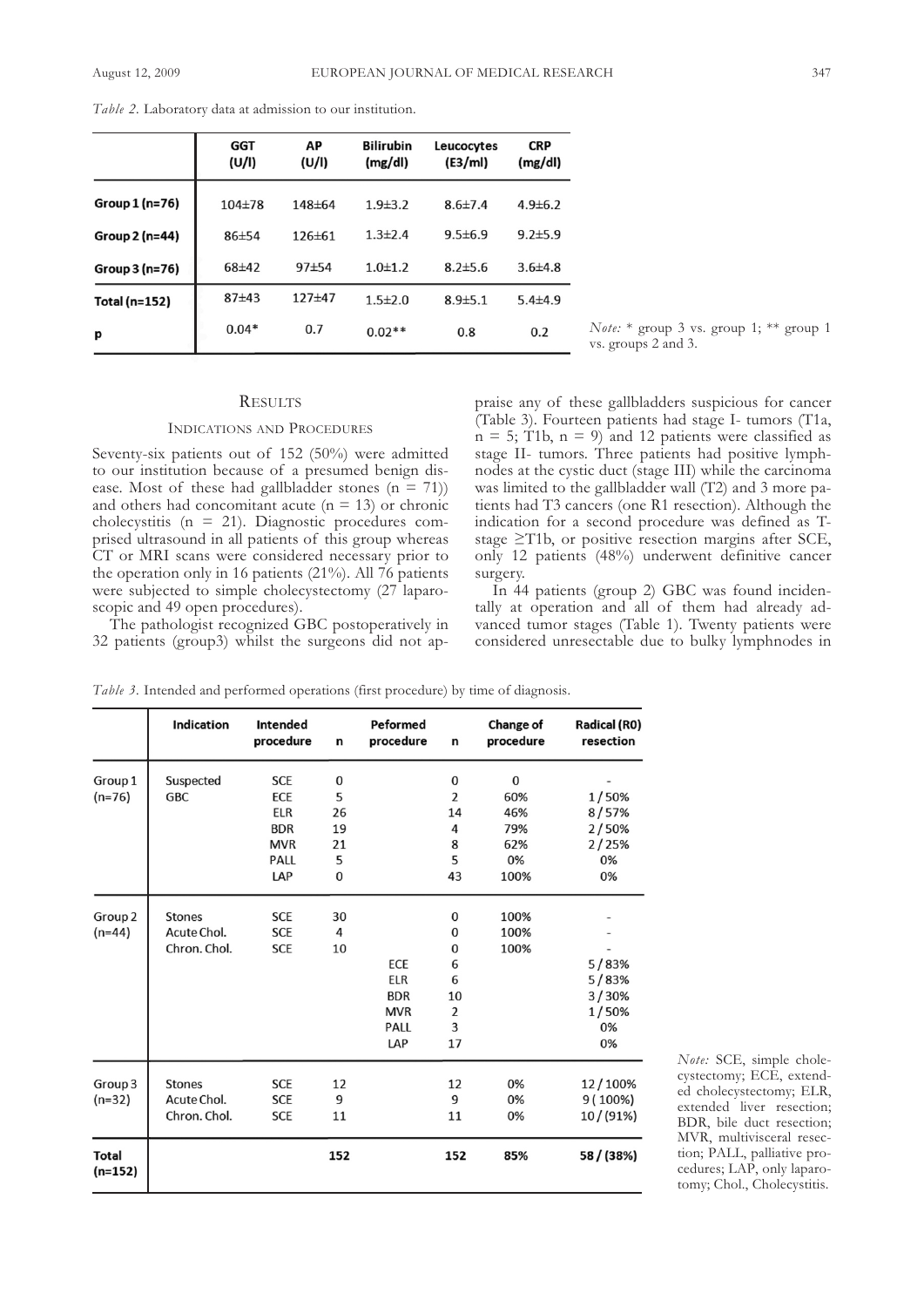the ligament ( $n = 8$ ), liver metastasis ( $n = 6$ ), and peritoneal implants of the GBC  $(n = 6)$ . In the remaining patients, the surgical strategy was changed immediately at operation and radical resection of the tumor was attempted. The procedures performed, included all options of resective surgery as demonstrated in Table 3.

The remaining patients ( $n = 76$ ) presented prior to surgery pathological findings which were in accordance with GBC disease (group 1). Five patients had intestinal obstruction as the main symptom and thus required palliative surgery (Table 3). In contrast, CTand MRI findings of the remaining patients with suspected GBC were evaluated as suitable for a radical approach. However, in 44 patients of group 1 (58%) the tumor size and infiltration pattern as well as the intraoperative detection of distant metastasis (liver,  $n = 21$ ; peritoneum,  $n = 14$ ; liver and peritoneum,  $n = 9$ ) did not allow curation from GBC, and obliged the surgeon to terminate the operation as a diagnostic procedure. The remaining patients ( $n = 32$ ) underwent radical surgery which was strongly dependent on differential types of local tumor growth (Table 3).

The R- status, as indicated in Table 3 describes radicality at first operation. Twenty-five patients of group 3 had tumor stages which required re- operation but only 12 of them were referred to additional surgery. In that collective, complete tumor resection (R0) was achieved in all cases (ECE,  $n = 9$ ; ELR,  $n = 3$ ). However, patients with suspected GBC (group 1) had a significantly (p<0.05) higher risk for incomplete tumor control after surgery (83%) when compared to patients with GBC detected at operation (69%) or as an incidental finding by the pathologist  $(3\%)$ .

## PERIOPERATIVE PARAMETERS

There was no mortality in the study population, although it is sometimes a challenge for the surgical team as well as the anaesthesiologist to cope with a radical change of the surgical procedure at operation [3, 10]. However, as Table 4 indicates there were no marked differences seen when perioperative data of groups 1 and 2 are compared. Blood loss as well as the operating time and complication rates were similar in both groups, indicating no additional risk for patients

with incidental GBC finding at operation. In all patients of group 2, a definitive procedure was aimed at the first operation so that secondary interventions were avoided. Mean hospital stay was 12.2 days in group 1 (7-31 days), 11.8 days in group 2 (6-24), and 4.8 days (2-8) in group 3.

# **SURVIVAL**

The overall 1-, 3,- and 5- year survival rates of the 152 patients were dismal with 43%, 24%, and 7%, respectively. This is the result of a highly metastatic potential of GBC which resulted in lymphnode involvement in 71% and systemic tumor spread in 49% of the analyzed patients. These advanced tumors did not allow a cumulative R0 resection rate beyond 38%. As demonstrated in Table 3, we found a significant correlation between the time of diagnosis and the radicality (R status), indicating a poorer chance of complete tumor resection with respect to the procedures performed. Figure 2 illustrates the dependency of survival from the groups. It is clearly demonstrated that in univariate analysis the time of recognizing GBC has a highly significant impact on the probability for survival as shown by median survival times of 53.2 month (group 3), 6.1 month (group 2), and 5.4 month (group 1).

The median survival for the 94 patients with unresectable tumors (R1/R2) was 5.1 month with only 1 patient alive beyond 2 years (26 month). For those resected, the  $1$ -,  $3$ ,- and  $5$ -year survival was 79%, 47%, and 26%, respectively. Interestingly, when the patients of groups 1 - 3 who underwent radical tumor resection (R0) are compared, we found no differences with regard to the prognosis when GBC was an incidental finding (Table 5). In contrast, patients with incomplete tumor resection (R1/2) showed median survival times of only 4.8 month (R1 resection) and 3.2 month (R2 resection).

As demonstrated in Table 5, the time of diagnosis has no effect on the outcome of patients once complete tumor resection was possible. This finding was confirmed in multivariate analysis which showed the UICC stage (p<0.001) and radicality of the procedure (p<0.001) as the only independent predictors of survival. In contrast, the parameter "time of diagnosis" did not have the power as a prognostic factor of survival ( $p = 0.4$ ; Cox regression analysis).

*Table 4.* Perioperative parameters and morbidity by groups 1 and 2.

|                | <b>ECE</b>   | <b>ELR</b>  | <b>BDR</b>  | <b>MVR</b>  | <b>PALL</b> | <b>LAP</b> |
|----------------|--------------|-------------|-------------|-------------|-------------|------------|
| Group 1 (n=76) |              |             |             |             |             |            |
| OP time (min)  | 112; 125     | 178+98      | $148 + 62$  | $204 + 44$  | $94+32$     | $29+34$    |
| Blood loss (I) | 0.4          | 1.1         | 0.5         | 1.3         | 0.3         | 0.04       |
|                | (0.05; 0.8)  | $0.2 - 2.7$ | $0.1 - 1.4$ | $0.2 - 2.4$ | $0.2 - 0.9$ | $0 - 1.8$  |
| Morbidity (%)  | 0            | 21          | 31          | 30          | 20          | 10         |
| Group 2 (n=44) |              |             |             |             |             |            |
| OP time (min)  | $123 + 34$   | $191 + 105$ | $154 + 74$  | 211;205     | $86 + 15$   | $34 + 18$  |
| Blood loss (I) | 0.4          | 1.3         | 0.7         | 1.8         | 0.2         | 0.02       |
|                | $0.03 - 1.9$ | $0.3 - 2.2$ | $0.1 - 1.8$ | 1.1; 2.6    | $0.1 - 0.5$ | $0 - 0.4$  |
| Morbidity (%)  | 17           | 24          | 25          | 50          | 33          | 12         |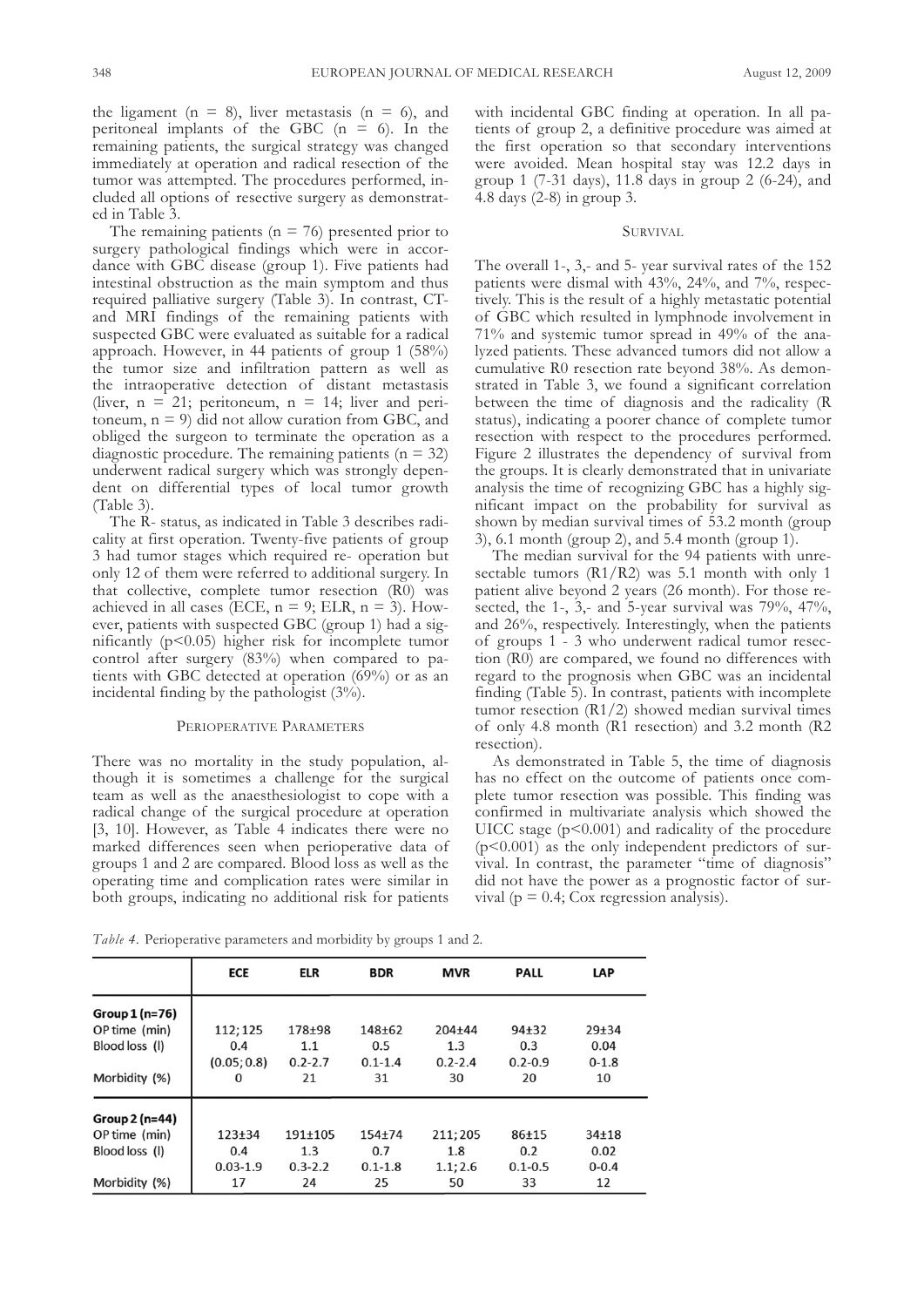

*Fig 2.* Survival by time of diagnosis of GBC.

*Note:* p<0.001 (group 3 vs. groups 1/2) and  $p<0.05$  (group 2 vs. group 1).

*Note:* Given are median sur-

*Table 5.* Survival of patients with complete resection (R0) of GBC.

|                     | n  | N+       | $M+$           | <b>Survival</b><br>(month) | <b>Survival</b><br>(5 years) |
|---------------------|----|----------|----------------|----------------------------|------------------------------|
| Group 1 (76)        |    |          |                |                            |                              |
| T3                  | 9  | 6        | $\overline{2}$ | 21.9                       | 19.9                         |
| T4                  | 4  | 3        | 1              | 17.2                       | 12.2                         |
| <b>Group 2 (44)</b> |    |          |                |                            |                              |
| T <sub>3</sub>      | 7  | 5        | $\overline{2}$ | 23.8                       | 21.1                         |
| T <sub>4</sub>      | 7  | 5        | 4              | 18.9                       | 11.8                         |
| <b>Group 3 (32)</b> |    |          |                |                            |                              |
| Τ1                  | 14 | $\Omega$ | $\bf{0}$       | 67.8                       | 79.3                         |
| T <sub>2</sub>      | 15 | 3        | $\Omega$       | 58.3                       | 68.9                         |
| T <sub>3</sub>      | 3  | 1        | 1              | 23.4                       | 26.0                         |

# **DISCUSSION**

Gallbladder carcinoma carries a poor prognosis, and the only chance for cure lies in early detection and complete resection. However, the extent of surgical procedures remains controversial, particularly after incidental findings or in advanced stages of disease [13, 21, 22]. Some reasons for this are the lack of a uniform classification of staging systems in previous reports [23-25] and a different use of terms like "extended cholecystectomy" and "extended resection" which included various surgical procedures in some studies [7, 23, 26]. The 5- year survival rate following surgery for GBC is reported to be 5–13% in the recent literature [1, 2, 27] except a study of a small number of cases [2]. The aim of our retrospective study was to highlight the perioperative situation, the surgeon is confronted with: (1) ad hoc decision at incidental findings of GBC during operation about the extent of further procedure, and (2) stratification of patients with postoperatively found GBC to a second operation. In particular, it was of interest if the time

of diagnosis may influence radicality of surgical procedures and the prognosis of patients.

vival times.

The diagnosis of GBC is difficult because of the lack of reliable diagnostic methods [11, 12, 28] and the unspecific symptoms of patients who, to a considerable extent presented in this study with gallbladder stones (94%) or cholecystitis (22%). Furthermore, in 16 out of 92 patients (17%) who underwent CT or MR imaging prior to the operation GBC was not detected even though T3 and T4 tumors were present. Laboratory data usually are also of limited significance as reported earlier and shown in Table 2 [29]. Consequently, it seems specific that GBC is just partly recognized at diagnostic work up before surgery and that the remaining carcinomas are detected not until as by the surgeon at operation or by the pathologist thereafter. In this study, GBC was suspected in 50% of the patients preoperatively, which is in line with recent literature [10, 30]. In all other cases, diagnosis was made at the time of surgery (29%) or postoperatively (21%).

There exists evidence in recent literature that tumor stage and radical resection are significant predictors of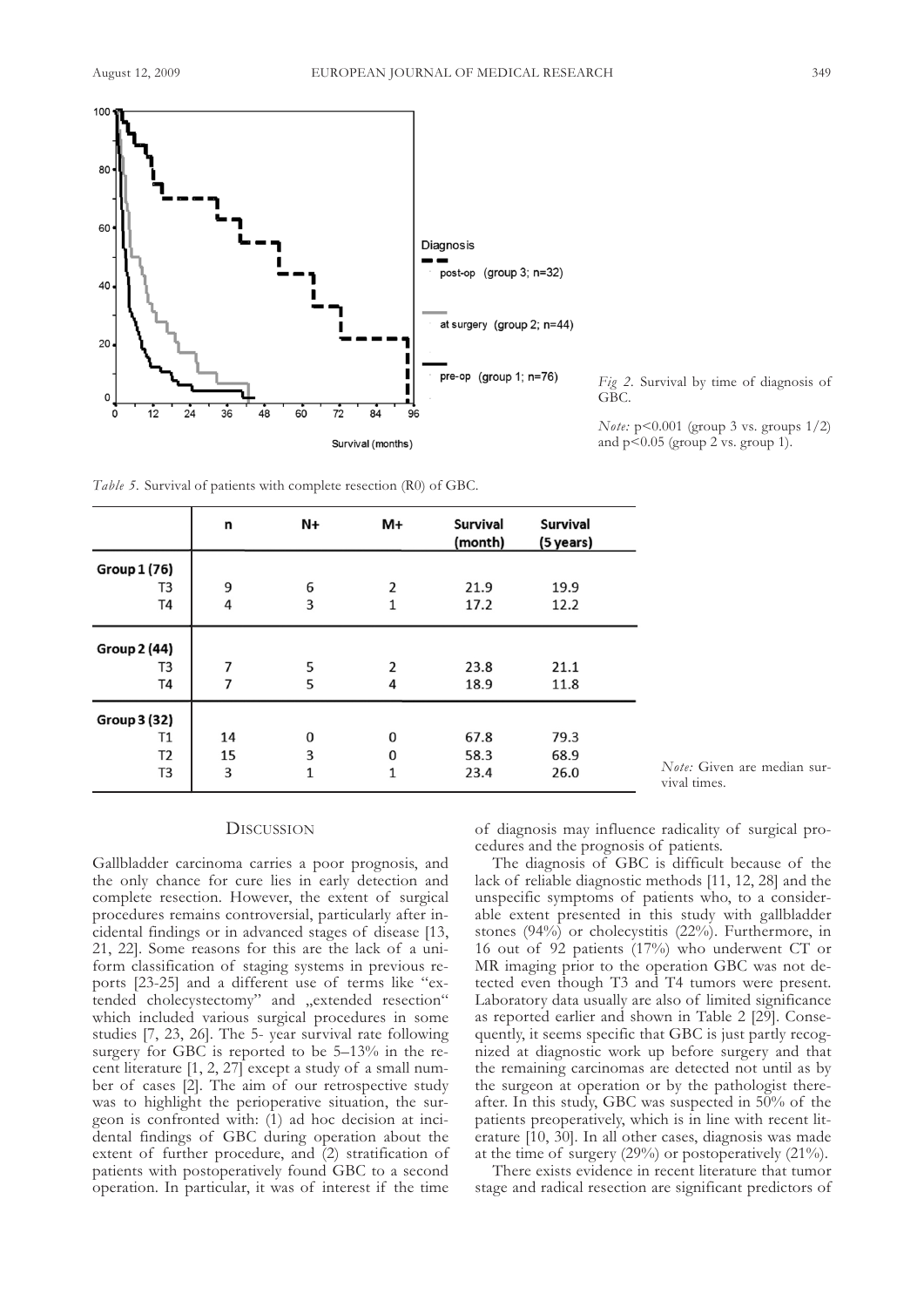survival [17-19, 31]. That requires special consideration as to the indication to extended surgery, in particular when GBC is an incidental finding. We could demonstrate that the time of diagnosis of GBC has a strong influence on tumor stages: significantly more patients with stage III and IV disease were observed in groups 1 (suspected GBC) and 2 (incidental finding at operation). Ninety-three percent and 72% had lymph node involvement in groups 1 and 2, respectively, whereas only 3% were affected in group 3. Local or distant metastasis was present in 70% of patients in group1, 45% (Group 2), and 3% (group 3).

Therefore, it is obvious that the tumor stage directly impairs the chance for radical cure of the disease. Consequently, the rates of complete tumor resections (R0) varied significantly between the groups, showing the best result in group 3 (R0;100%) and disappointing results in group 2 (R0;32%), and group 1 (R0;17%) which is for the most part consistent with earlier work [28, 32]. The indication to secondary procedures after SCE was based on data which demonstrated venous, lymphatic, or perineural tumor invasion also in T1b stages, although lymph node involvement is rare in T1 stage [33] and some authors refuse additional surgery [23, 33, 34]. In our series, only 5 patients had T1a disease and 9 were staged as T1b. All of them were staged as node- negative. Five patients with T1b stage underwent a second procedure and no residual tumor was found. Five- year survival of patients with T1 disease was 79%. In contrast, we found a 48% risk of positive nodes as well as a 21% risk of tumor spread in T2 cases which clearly demands a more radical approach than SCE [30].

In the present study, only 15% of the operations were accomplished as intended, the rest of the patients underwent either a dramatic change of the procedure or a second intervention. All the more, careful evaluation of the tumor stage at operation, the age and prognosis of the diseased patients and the additional risk of extended resections should be in mind of the surgeon [27]. Although we had no mortality in our patients, some indications for extended tumor resections seemed too optimistic with regard to R0 rates of only 31% in group 2 and 17% in group 1. Moreover, we and others could demonstrate that not only the tumor stage, but also the pattern of tumor growth, and consecutively the kind of surgical procedure has a strong impact on radicality [6]. Infiltration or local tumor spread to the liver usually required ELR whereas the involvement of the common bile duct demanded resection and hepatico-jejunostomy. In our series, we achieved complete resection after ELR in 13 out of 20 cases (65%) compared to only  $36\%$  (5/14) following BDR. From similar findings, Miyazaki et al. developed a stratification system for patients with significantly different prognoses due to tumor localization and the involvement of adjacent organs [32]. Some authors suggest extended lymphnode resection for radical treatment of GBC in these cases [6, 8, 23]. However, we and others [34] precluded patients with proven involvement of coeliac, superior mesenteric and paraaortic lymph nodes from radical resection because the prognosis seems similar to metastatic disease [7]. Extended resections were performed in our series with a

low morbidity which is in line with recent reports, demonstrating low mortality and complication rates after major liver resections even in the older population [35].

Complete macroscopic and microscopic resection of the gallbladder including adjacent tissue of various extent is a prerequisite for long- term survival, particularly in advanced tumor stages [17, 27]. Our findings support this contention, demonstrating gross tumor remnants (R2) as well as microscopically positive tumor margins (R1) as significantly negative predictors of survival. As we could show that the time of diagnosis of GBC strongly influences surgical procedures and radicality, it was of special interest if survival was dependent on the time of diagnosis when complete tumor resection was accomplished. Interestingly, we observed comparable median and five- year survival rates, regarding T3 and T4- staged GBC of groups 1 and 2. Patients with T3 cancer had a median survival time of about 22 month whereas in cases with T4 stage, the prognosis was decreased to approximately 18 month. Taking the median survival of patients with unresected GBC into account, the survival benefit of those undergoing radical surgery (R0) is almost about 20 month. Therefore, it seems justified to subject patients with incidental findings of advanced GBC to aggressive surgery at the same operation [3], in particular because of the low morbidity as demonstrated in this series. We had only 3 patients with T3 staged GBC in the postoperative findings, one had positive lymphnodes and another had a single liver metastasis next to the gallbladder bed. Reoperation resulted in complete tumor control, but median survival was also disappointing with 23.4 month. Although there is no group in this study undergoing observation alone for comparison, it is certain that residual disease would lead to recurrence and death within 6 month [23].

In conclusion, the present study confirms earlier reports which demonstrated a significant impact of the tumor stage and a radical resection of GBC on survival [27]. This anaylsis additionally proved that the time of diagnosis has no influence on the prognosis of patients after radical resection. However, substantial decisions concerning the indication, the framing of the approach to resection, the expected morbidity and survival time are requested by the surgeon. Special attention has to be drawn in the future on a careful imaging before surgery to avoid R1/R2- resections.

#### **REFERENCES**

- 1. Cubertafond P, Gainant A, Cucchiaro G. Surgical treatment of 724 carcinomas of the gallbladder. Results of the French Surgical Association Survey. Ann Surg 1994;219:275-280.
- 2 Bartlett DL, Fong Y, Fortner JG, Brennan MF, Blumgart LH. Long-term results after resection for gallbladder cancer. Ann Surg 1996;224:639-646
- 3 Sikora SS, Singh RK. Surgical strategies in patients with gallbladder cancer: nihilism to optimism. J Surg Oncol 2006;93:670-681
- 4 Miller G, Jarnagin WR. Gallbladder carcinoma. Eur J Surg Oncol 2008;34:306-312